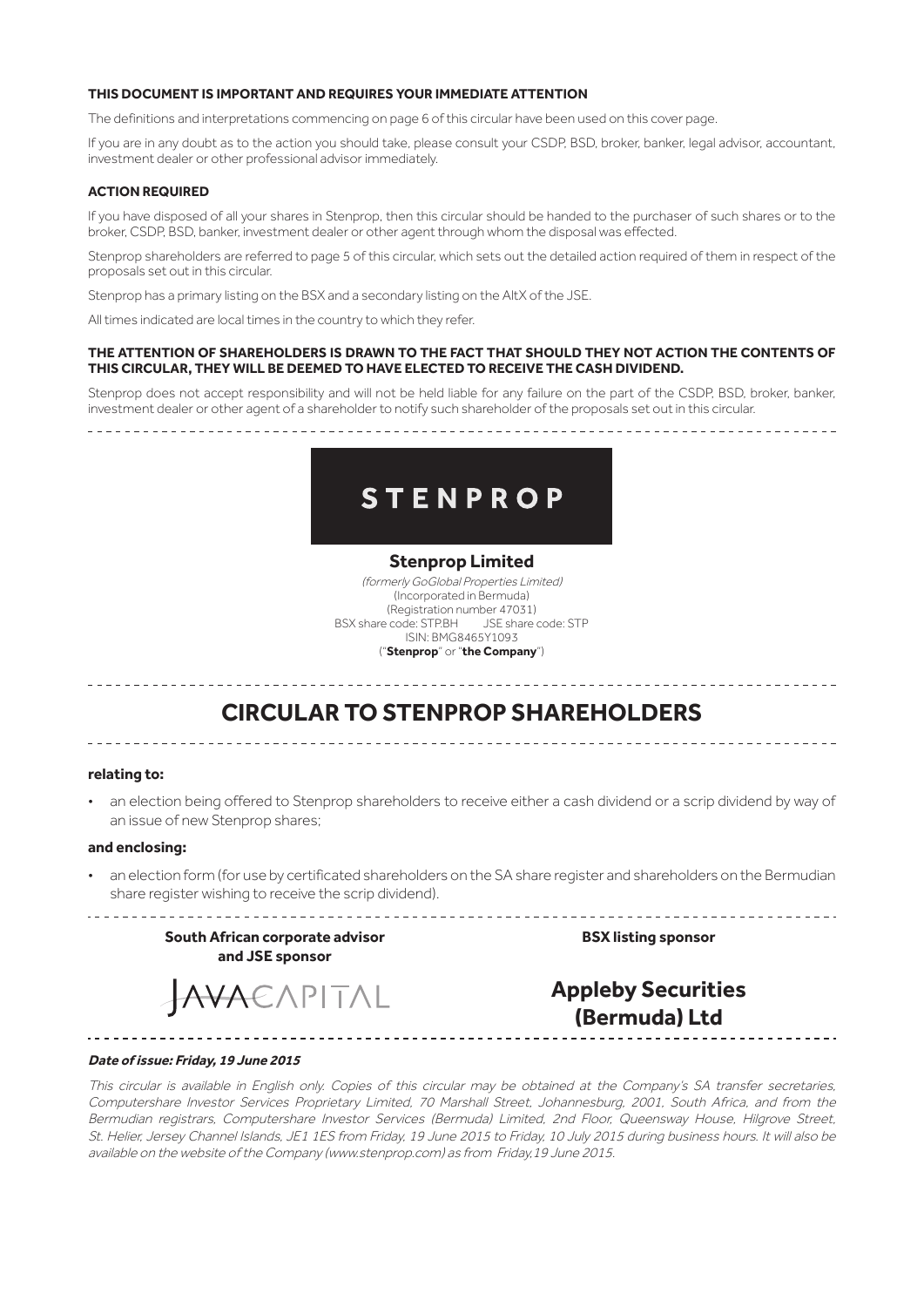# **CORPORATE INFORMATION**

# **Registered office of the Company**

Stenprop Limited (Registration number 47031) 20 Reid Street Williams House, 3rd Floor Hamilton HM11 Bermuda

# **Company secretary**

Apex Fund Services Ltd. (Registration number 33832) 3rd Floor Williams House 20 Reid Street Hamilton HM11, Bermuda (PO Box 2460 HM JX, Bermuda)

# **JSE sponsor**

Java Capital Trustees and Sponsors Proprietary Limited (Registration number 2006/005780/07) 6A Sandown Valley Crescent Sandown Sandton, 2196 South Africa (PO Box 2087, Parklands, 2121)

# **SA transfer secretaries**

Computershare Investor Services Proprietary Limited (Registration number 2004/003647/07) 70 Marshall Street Johannesburg, 2001 South Africa

Correspondence address:

PO Box 61763 Marshalltown 2107 South Africa

# **Date and place of incorporation of the company:**

26 October 2012, Bermuda

# **Postal address of the Company**

Kingsway House Havilland Street St. Peter Port Guernsey GY1 2QE

# **South African corporate advisor**

Java Capital Proprietary Limited (Registration number 2012/089864/07) 6A Sandown Valley Crescent Sandown Sandton, 2196 South Africa (PO Box 2087, Parklands, 2121)

# **BSX sponsor**

Appleby Securities (Bermuda) Ltd (Registration number 25105) Canon's Court 22 Victoria Street Hamilton HM12 Bermuda (Postal address the same as the physical address above)

# **Bermudian registrars**

Computershare Investor Services (Bermuda) Limited (Company number 41776) Corner House 20 Parliament Street Hamilton HM12 Bermuda

Correspondence address:

2nd Floor, Queensway House Hilgrove Street St. Helier Jersey Channel Islands JE1 1ES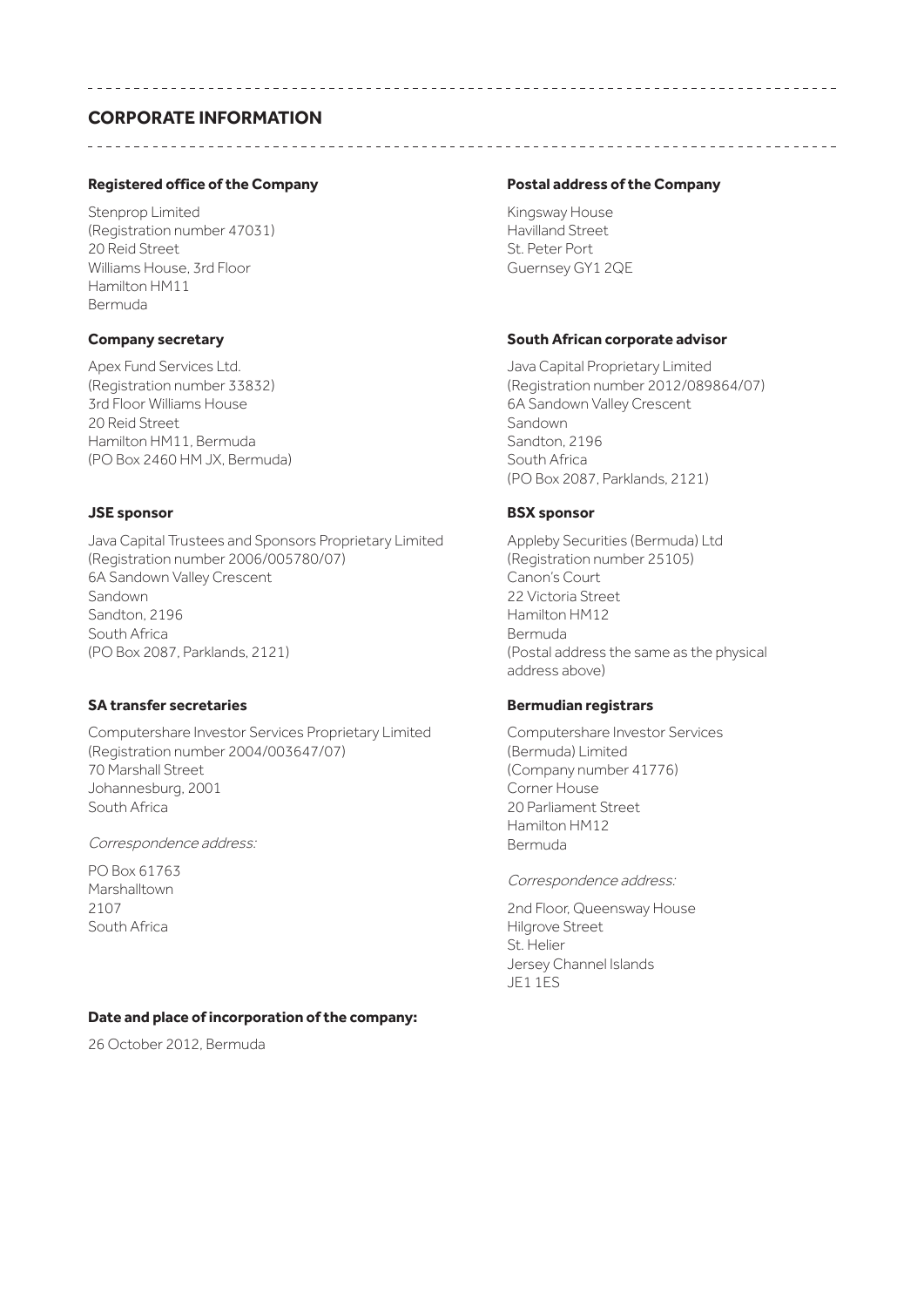# **TABLE OF CONTENTS**

# **Page**

| <b>Corporate information</b><br>Inside front cover                                 |                |
|------------------------------------------------------------------------------------|----------------|
| <b>Important dates and times</b>                                                   | $\overline{4}$ |
| <b>Action required by shareholders</b>                                             | 5              |
| <b>Definitions and interpretations</b>                                             | 6              |
| <b>Circular to Stenprop shareholders</b>                                           |                |
| 1. Introduction                                                                    | 9              |
| 2. Cash dividend                                                                   | 9              |
| 3. Scrip dividend                                                                  | 10             |
| 4. Rationale for the scrip dividend                                                | 10             |
| 5. Share capital                                                                   | 10             |
| 6. Tax implications                                                                | 10             |
| 7. Listing of new Stenprop shares                                                  | 11             |
| 8. South African law and Bermudian law                                             | 11             |
| 9. Exchange Control Regulations (for shareholders on the Bermudian share register) | 11             |
| 10. Exchange Control Regulations (for shareholders on the SA share register)       | 11             |
| 11. Consents                                                                       | 12             |
| <b>Election form</b>                                                               | Enclosed       |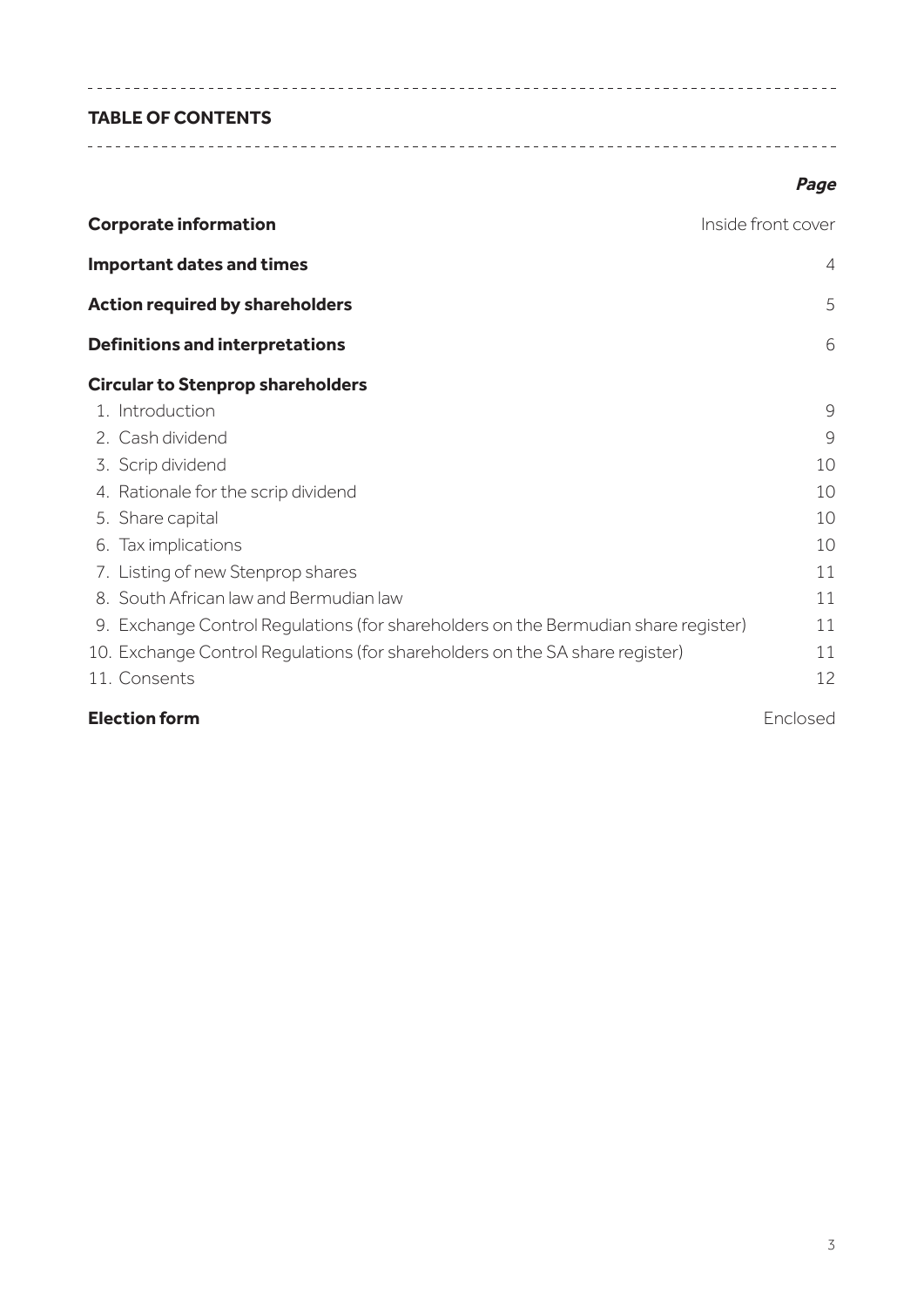# **IMPORTANT DATES AND TIMES**

The definitions and interpretations commencing on page 6 of this circular apply to this section.

# **FOR SHAREHOLDERS ON THE SA SHARE REGISTER**

|                                                                                                                                                  | 2015              |
|--------------------------------------------------------------------------------------------------------------------------------------------------|-------------------|
| Record date to receive this circular                                                                                                             | Friday, 12 June   |
| Declaration announcement on SENS and posting of the circular on                                                                                  | Friday, 19 June   |
| Announcement of Euro to Rand conversion rate and scrip dividend reference price<br>released on SENS at 07:00 (SAST) on                           | Friday, 26 June   |
| Last day to trade on the JSE in order to be eligible for the cash dividend or alternatively<br>the scrip dividend on                             | Friday, 3 July    |
| Shares commence trading ex the cash dividend or scrip dividend on the JSE on                                                                     | Monday, 6 July    |
| Record date for shareholders recorded on the SA share register                                                                                   | Friday, 10 July   |
| Closing date for receipt of completed election forms by no later than 12:00 noon (SAST) on                                                       | Friday, 10 July   |
| Announcement on SENS of the amount of new Stenprop shares issued on                                                                              | Monday, 13 July   |
| Dispatch of share certificates, payment of cash dividend, CSDP/broker accounts credited/<br>updated and new Stenprop shares listed on the JSE on | Thursday, 16 July |

#### **Notes:**

1. All dates and times quoted above are local dates and times in South Africa. The above dates and times are subject to change. Any changes will be released on SENS.

- 2. Stenprop shareholders are referred to page 5 of this circular for information on the action required to be taken by them.
- 3. **Shareholders should note that new Stenprop shares should not be traded until the new Stenprop shares are issued or reflect in their accounts with their CSDP or broker on Thursday, 16 July 2015.**
- 4. Share certificates may not be dematerialised or rematerialised between Monday, 6 July 2015 and Friday, 10 July 2015, both days inclusive, nor may transfers of shares between sub-registers in South Africa and Bermuda take place between Monday, 6 July 2015 and Friday, 10 July 2015, both days inclusive.
- 5. Shareholders on the SA share register who do not elect to receive a scrip dividend will receive a cash dividend in South African Rand, based on the exchange rate to be obtained by the Company on or before Friday, 26 June 2015. An announcement in this respect will be made on or before Friday, 26 June 2015.

# **FOR SHAREHOLDERS ON THE BERMUDIAN SHARE REGISTER**

|                                                                                                                                              | 2015              |
|----------------------------------------------------------------------------------------------------------------------------------------------|-------------------|
| Record date to receive this circular                                                                                                         | Friday, 12 June   |
| Declaration announcement on the BSX website and posting of the circular on                                                                   | Friday, 19 June   |
| Announcement of Euro to Rand conversion rate and scrip dividend reference price released on<br>the BSX website at 17:00 (ADT)/21:00 (BST) on | Thursday, 25 June |
| Last day to trade on the BSX in order to be eligible for the cash dividend or alternatively the                                              |                   |
| scrip dividend on                                                                                                                            | Friday, 3 July    |
| Shares commence trading ex the cash dividend or scrip dividend on the BSX on                                                                 | Monday, 6 July    |
| Record date for shareholders recorded on the Bermudian share register                                                                        | Friday, 10 July   |
| Closing date for receipt of completed election forms by no later than 08:00 (ADT)/                                                           |                   |
| 12:00 noon (BST) on                                                                                                                          | Friday, 10 July   |
| Announcement on the BSX website of the amount of new Stenprop shares issued on                                                               | Monday, 13 July   |
| Payment of cash dividend, BSD accounts credited/updated and new Stenprop shares                                                              |                   |
| listed on the BSX on                                                                                                                         | Thursday, 16 July |

## **Notes:**

1. All dates and times quoted above are local dates and times in Bermuda. The above dates and times are subject to change. Any changes will be released on the BSX website.

2. Stenprop shareholders are referred to page 5 of this circular for information on the action required to be taken by them.

3. **Shareholders should note that new Stenprop shares should not be traded until the new Stenprop shares reflect in their BSD accounts with their broker on Thursday, 16 July 2015.**

4. No transfers of shares can take place between sub-registers in South Africa and Bermuda between Monday, 6 July 2015 and Friday, 10 July 2015, both days inclusive.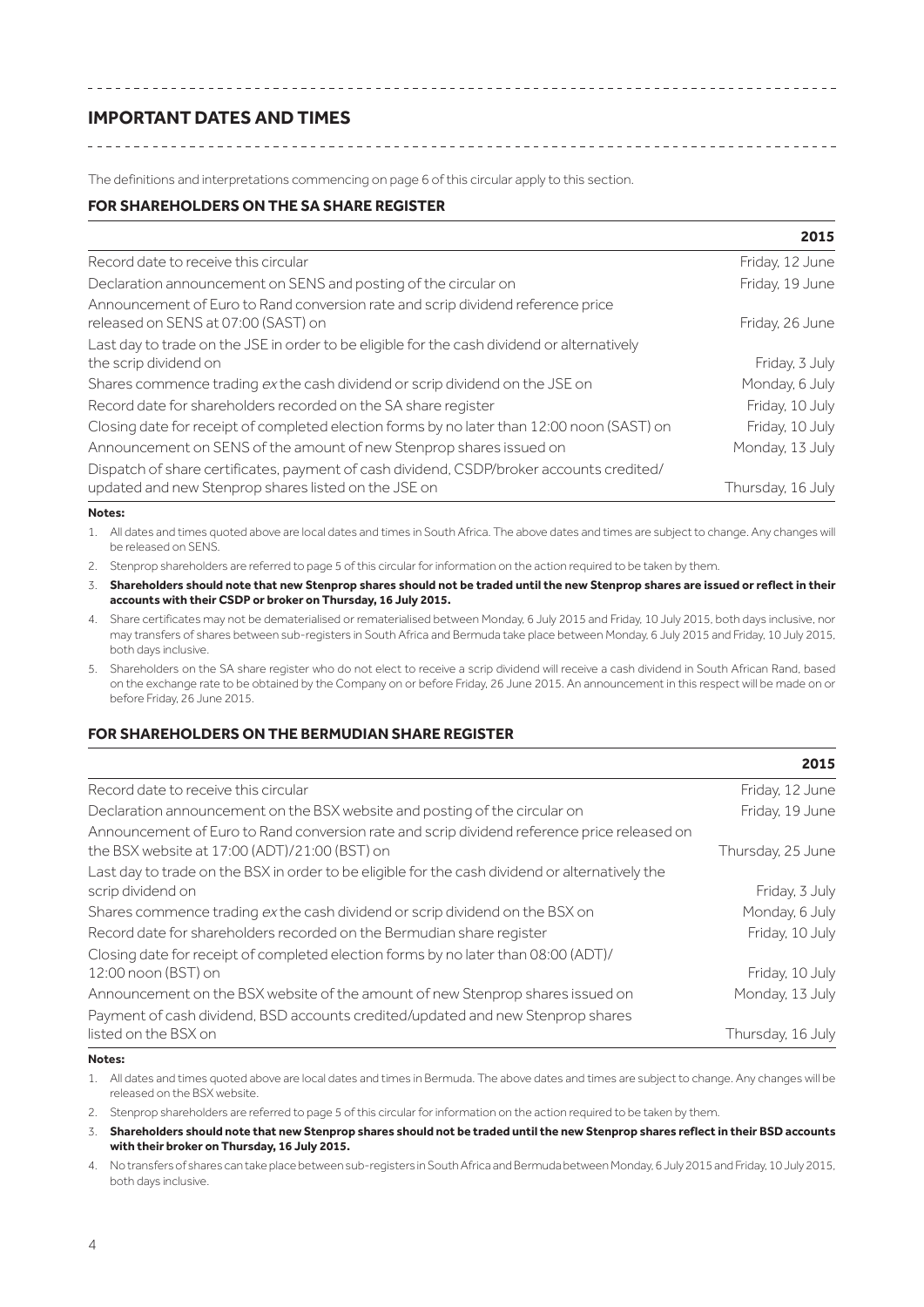# **ACTION REQUIRED BY SHAREHOLDERS**

The definitions and interpretations commencing on page 6 of this circular apply to this section.

The following information pertains to all of the Company's shareholders.

On Thursday, 11 June 2015 it was announced that the board had approved a distribution of 4.2 Euro cents per share in respect of the year ended 31 March 2015 and that the board intends to offer shareholders the option to receive cash dividends or new Stenprop shares in lieu of cash. Accordingly, you are entitled to receive either a cash dividend or a scrip dividend.

Should you wish to receive the cash dividend or should you take no action, regardless of being a certificated or dematerialised shareholder, you will, on Thursday, 16 July 2015, receive the cash dividend. Shareholders who do not elect to receive the scrip dividend will, without any action on their part, be deemed to have chosen to receive the cash dividend. Dividend payments will be made in accordance with the payment instructions held.

Shareholders may elect the scrip dividend in respect of all or part of their shares.

Instructions for completing the election form and relevant return address are given on the election form.

All times indicated below are local times in the country to which they refer.

If you elect to receive the scrip dividend, please note the following action is required to be taken by you:

# **SHAREHOLDERS RECORDED ON THE SA SHARE REGISTER**

# 1. **CERTIFICATED SHAREHOLDERS**

Certificated shareholders must complete the attached election form in accordance with the instructions contained therein and lodge it with the SA transfer secretaries, Computershare Investor Services Proprietary Limited, 70 Marshall Street, Johannesburg, 2001, South Africa, to be received by them by no later than 12:00 noon (SAST) on Friday, 10 July 2015. Election forms received after this date and time will not be accepted.

Where applicable, share certificates will be dispatched to all certificated shareholders by registered post at the risk of such shareholders, on Thursday, 16 July 2015 or in accordance with the instructions given to the SA transfer secretaries.

# 2. **DEMATERIALISED SHAREHOLDERS**

Dematerialised shareholders are required to notify their duly appointed CSDP, broker or custodian if they wish to receive the new Stenprop shares pursuant to the scrip dividend in the manner and the time stipulated in the agreement governing the relationship between such shareholders and their CSDP, broker or custodian, failing which they will receive the cash dividend.

Dematerialised shareholders' CSDP/broker accounts will be credited and updated on Thursday, 16 July 2015 with the new Stenprop shares.

# **SHAREHOLDERS RECORDED ON THE BERMUDIAN SHARE REGISTER**

Shareholders must complete the attached election form in accordance with the instructions contained therein and lodge it by post to Computershare Investor Services (Bermuda) Limited, 2nd Floor, Queensway House, Hilgrove Street, St. Helier, Jersey Channel Islands, JE1 1ES so as to arrive by no later than 08:00 (ADT)/12:00 noon (BST) on Friday, 10 July 2015. Election forms received after this date and time will not be accepted.

Shareholders' BSD accounts will be credited/updated on Thursday, 16 July 2015 with the new Stenprop shares.

## **Note:**

If you are in any doubt as to the action you should take, please consult your CSDP, BSD, broker, banker, legal advisor, accountant, investment dealer or other professional advisor immediately.

Stenprop does not accept responsibility and will not be held liable for any failure on the part of the CSDP, BSD, broker, banker or other agent of a shareholder to notify such shareholder of the proposals set out in this circular.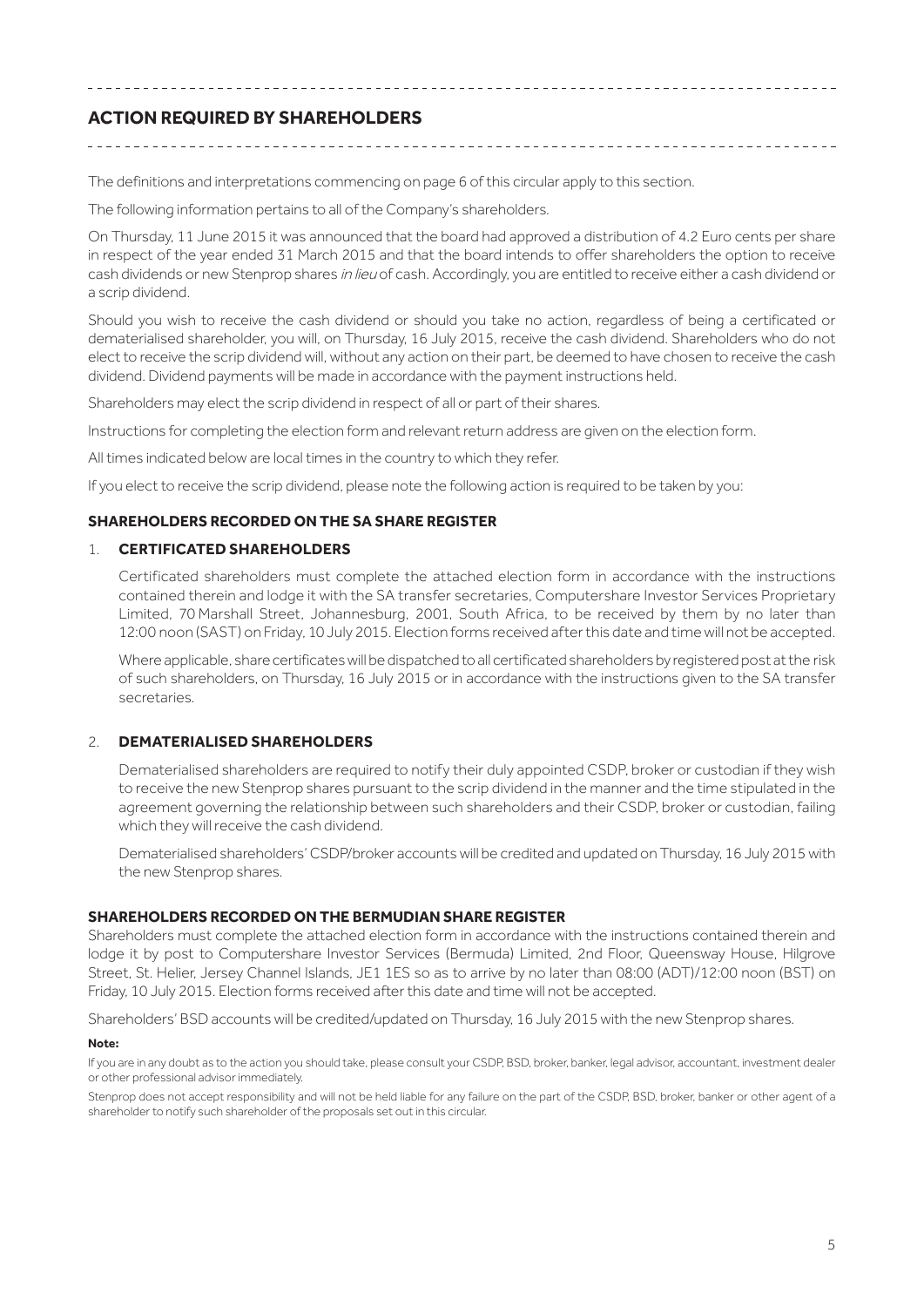# **DEFINITIONS AND INTERPRETATIONS**

In this circular and the election form attached hereto, unless the context indicates a contrary intention, the words in the first column shall have the meanings assigned to them in the second column; the singular includes the plural and vice versa; an expression which denotes one gender includes the other gender; a natural person includes a juristic person and vice versa and cognate expressions shall bear corresponding meanings.

| "ADT"                                               | Atlantic Daylight Time;                                                                                                                                                                                                                                               |
|-----------------------------------------------------|-----------------------------------------------------------------------------------------------------------------------------------------------------------------------------------------------------------------------------------------------------------------------|
| "Apex Fund Services Ltd." or<br>"company secretary" | Apex Fund Services Ltd. (Registration number 33832), a private company incorporated<br>and registered in Bermuda and the company secretary to the Company, further<br>details of which are set out in the "Corporate Information" section;                            |
| "Bermuda Companies Act"                             | the Bermuda Companies Act, 1981 as amended;                                                                                                                                                                                                                           |
| <b>Regulation</b> "                                 | "Bermuda Exchange Control the Exchange Control Act, 1972 and related regulations of Bermuda, as amended;                                                                                                                                                              |
| "Bermudian record date"                             | the date on which a Stenprop shareholder on the Bermudian share register must be<br>recorded in the register in order to participate in the cash dividend or the scrip<br>dividend being the close of business on Friday, 10 July 2015;                               |
| "Bermudian share register"                          | the register of shareholders maintained by the Bermudian registrars;                                                                                                                                                                                                  |
| "Bermudian registrars"                              | Computershare Investor Services (Bermuda) Limited (Company number 41776), a<br>private company incorporated and registered in Bermuda and the Bermudian<br>registrars to the Company, further details of which are set out in the "Corporate<br>Information" section; |
| "BSD"                                               | Bermuda Securities Depository service operated by the BSX;                                                                                                                                                                                                            |
| "BST"                                               | British Summer Time;                                                                                                                                                                                                                                                  |
| "BSX"                                               | the Stock Exchange of Bermuda Limited established under the repealed Stock<br>Exchange Act of Bermuda;                                                                                                                                                                |
| "BSX Listings Regulations"                          | the BSX Listings Regulations, as amended from time to time;                                                                                                                                                                                                           |
| "BSX sponsor"                                       | Appleby Securities (Bermuda) Ltd (Registration number 25105), a private company<br>incorporated and registered in Bermuda and the BSX sponsor to the Company,<br>further details of which are set out in the "Corporate information" section;                         |
| "Bye-Laws"                                          | the bye-laws of the Company, dated 31 October 2014 and as amended from time to<br>time which together with the Memorandum of Association comprise the<br>constitutional documents of the Company;                                                                     |
| "cash dividend"                                     | the cash dividend of 4.2 Euro cents per share payable to shareholders out of the<br>Company's distributable profits in accordance with their shareholding in the Company<br>as at the record date, unless receipt of the scrip dividend has been elected;             |
| 'certificated shareholder"                          | Stenprop shareholders holding certificated shares in the Company;                                                                                                                                                                                                     |
| "certificated shares"                               | shares in respect of which physical share certificates have been or will be issued;                                                                                                                                                                                   |
| "circular" or "this circular"                       | this circular dated Friday, 19 June 2015 including the election form;                                                                                                                                                                                                 |
| "common monetary area"                              | collectively, South Africa, the Republic of Namibia and the Kingdoms of Lesotho and<br>Swaziland:                                                                                                                                                                     |
| "CSDP"                                              | a Central Securities Depository Participant appointed by a shareholder in<br>South Africa for purposes of, and in regard to, dematerialisation and to hold and<br>administer securities or an interest in securities on behalf of a shareholder in<br>South Africa;   |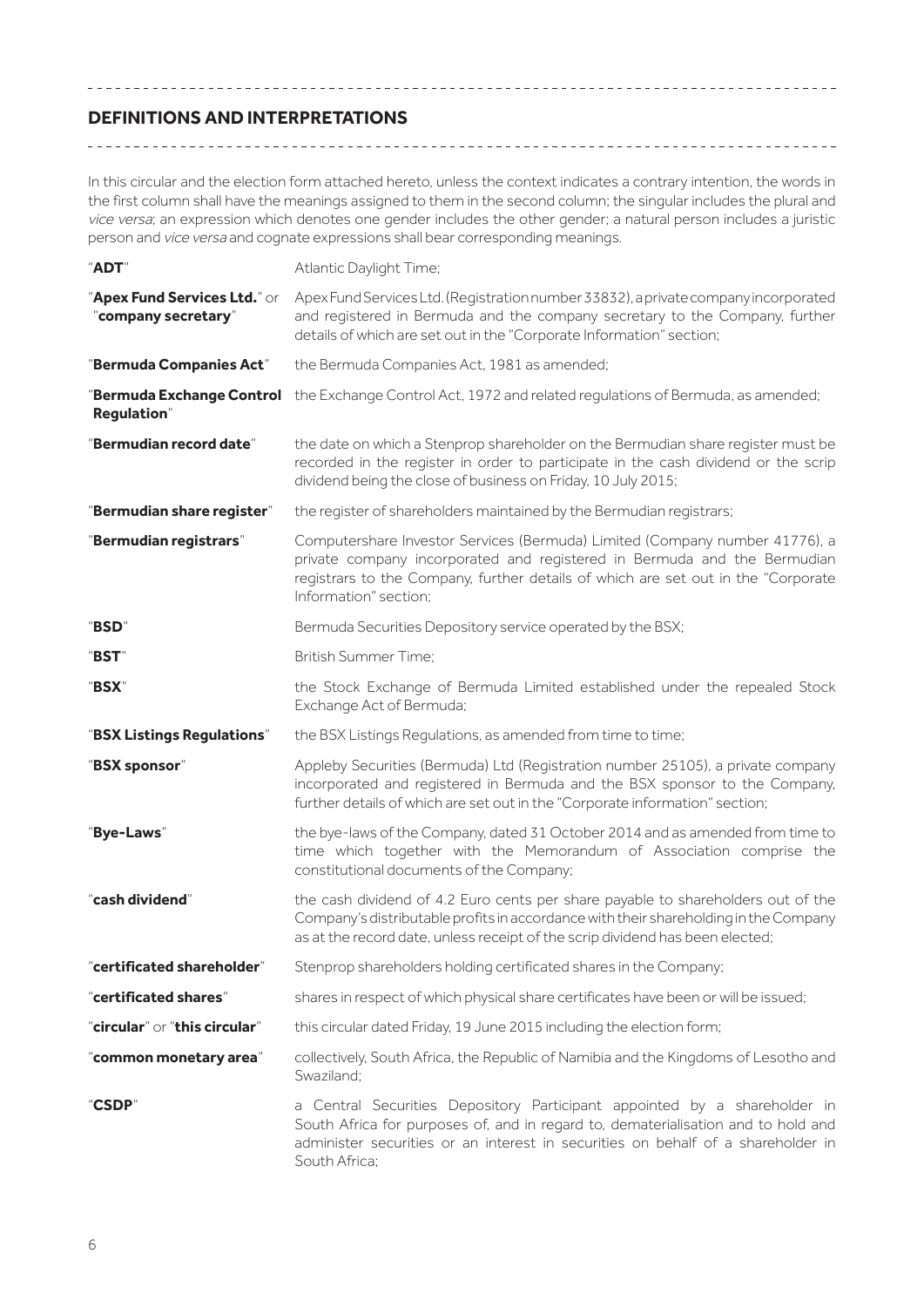| "dematerialise" or<br>"dematerialisation"                                  | the process whereby physical share certificates are replaced with electronic records<br>of ownership under BSD in respect of shares on the Bermudian share register or the<br>process whereby certificated shares are converted to an electronic form as<br>dematerialised shares under Strate and recorded in the sub-register of shareholders<br>by the CSDP or broker in the case of shares on the SA share register; |
|----------------------------------------------------------------------------|--------------------------------------------------------------------------------------------------------------------------------------------------------------------------------------------------------------------------------------------------------------------------------------------------------------------------------------------------------------------------------------------------------------------------|
| "dematerialised<br>shareholder"                                            | Stenprop shareholder holding dematerialised shares;                                                                                                                                                                                                                                                                                                                                                                      |
| "dematerialised shares"                                                    | shares which have been dematerialised and deposited in the BSD or incorporated<br>into the Strate system;                                                                                                                                                                                                                                                                                                                |
| "directors" or "the board of<br>directors" or "the board"                  | the board of directors of Stenprop;                                                                                                                                                                                                                                                                                                                                                                                      |
| "documents of title"                                                       | share certificates and/or certified transfer deeds and/or balance receipts or any other<br>documents of title in respect of Stenprop shares;                                                                                                                                                                                                                                                                             |
| "election form"                                                            | the election form enclosed with this circular to be completed by certificated<br>shareholders on the SA share register and shareholders on the Bermudian share<br>register wishing to receive the scrip dividend;                                                                                                                                                                                                        |
| "emigrant"                                                                 | an emigrant from South Africa whose address is outside of the common monetary<br>area:                                                                                                                                                                                                                                                                                                                                   |
| "EUR", "€" or "Euro"                                                       | Euro, the lawful currency of those member states of the European Union who have<br>adopted it as such;                                                                                                                                                                                                                                                                                                                   |
| "exchange rate"                                                            | the Euro to Rand conversion rate to be announced on or before 26 June 2015;                                                                                                                                                                                                                                                                                                                                              |
| "IFRS"                                                                     | International Financial Reporting Standards;                                                                                                                                                                                                                                                                                                                                                                             |
| "Income Tax Act"                                                           | South Africa's Income Tax Act, 1962, as amended;                                                                                                                                                                                                                                                                                                                                                                         |
| "Java Capital" or "JSE<br>sponsor" or "South African<br>corporate advisor" | collectively, Java Capital Proprietary Limited (Registration number 2012/089864/07),<br>the South African corporate advisor and Java Capital Trustees and Sponsors<br>Proprietary Limited (Registration number 2008/005780/07), the JSE sponsor, full<br>details of which are set out in the "Corporate information" section;                                                                                            |
| "JSE"                                                                      | Johannesburg Stock Exchange, being the exchange operated by the JSE Limited<br>(Registration number 2005/022939/06), a public company registered and<br>incorporated in accordance with the laws of South Africa and licensed as an exchange<br>under the Financial Markets Act of South Africa, 2012 (Act 19 of 2012), as amended;                                                                                      |
| "JSE Listings<br>Requirements"                                             | the JSE Listings Requirements, as amended from time to time;                                                                                                                                                                                                                                                                                                                                                             |
| "last practical date"                                                      | the last practical date prior to finalisation of this circular, being Friday, 29 May 2015;                                                                                                                                                                                                                                                                                                                               |
| "non-resident"                                                             | a person not ordinarily resident in South Africa;                                                                                                                                                                                                                                                                                                                                                                        |
| "new Stenprop shares" or<br>"scrip dividend shares"                        | new fully-paid ordinary Stenprop shares to be issued at the scrip dividend reference<br>price per share pursuant to the scrip dividend;                                                                                                                                                                                                                                                                                  |
| "Rand" or "R" or "ZAR"                                                     | the South African Rand, the lawful currency of South Africa;                                                                                                                                                                                                                                                                                                                                                             |
| "record date"                                                              | the SA record date and/or the Bermudian record date as the context may indicate;                                                                                                                                                                                                                                                                                                                                         |
| "SA Exchange Control"                                                      | the Financial Surveillance Department of the South African Reserve Bank;                                                                                                                                                                                                                                                                                                                                                 |
| "SA Exchange Control<br><b>Regulations</b> "                               | the Exchange Control Regulations of South Africa issued under the Currency and<br>Exchanges Act, 1933 (Act 9 of 1933), as amended;                                                                                                                                                                                                                                                                                       |
| "SAST"                                                                     | South African Standard Time;                                                                                                                                                                                                                                                                                                                                                                                             |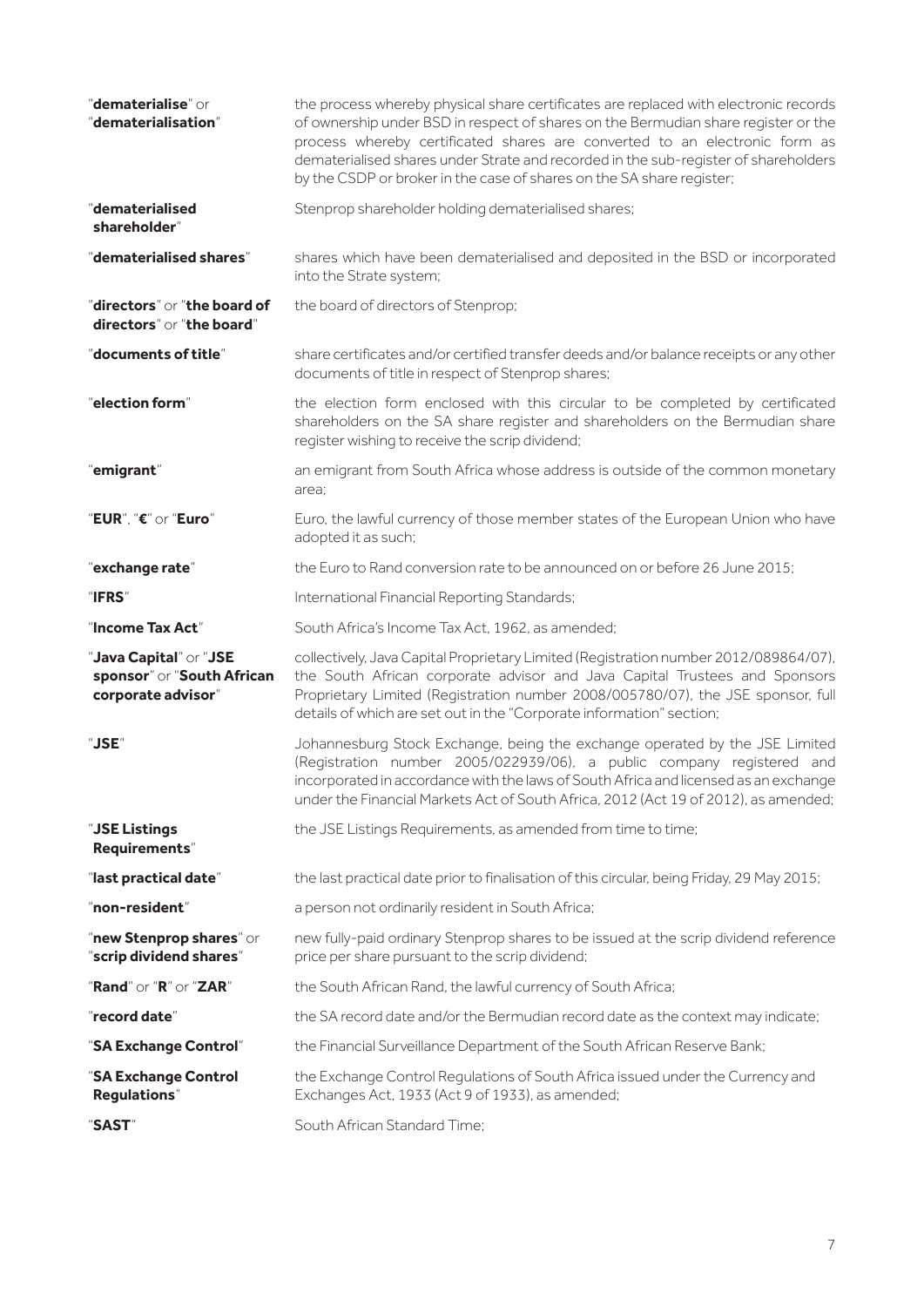| "SA record date"                                                     | the date on which a Stenprop shareholder on the SA share register must be recorded<br>in the register in order to participate in the cash dividend or the scrip dividend being<br>the close of business on Friday, 10 July 2015;                                                                                                                                             |  |
|----------------------------------------------------------------------|------------------------------------------------------------------------------------------------------------------------------------------------------------------------------------------------------------------------------------------------------------------------------------------------------------------------------------------------------------------------------|--|
| "SA share register"                                                  | the share register maintained on behalf of the Company in South Africa by<br>Computershare Investor Services;                                                                                                                                                                                                                                                                |  |
| "SA transfer secretaries" or<br>"Computershare Investor<br>Services" | Computershare Investor Services Proprietary Limited (Registration number<br>2004/003647/07), a private company incorporated and registered in South Africa<br>and the SA transfer secretaries to the Company, further details of which are set out in<br>the "Corporate Information" section;                                                                                |  |
| "scrip dividend"                                                     | the issue to Stenprop shareholders, who have elected to receive the scrip dividend, of<br>new Stenprop shares in proportion to the portion of those Stenprop shareholders'<br>shareholding in Stenprop as at the record date in respect of which have elected to<br>receive the scrip dividend;                                                                              |  |
| "scrip dividend<br>reference price"                                  | for Stenprop shares on the Bermudian share register, the average of the middle<br>(i)<br>market quotations of the Stenprop share derived from the daily Official List for<br>the last five dealing days on the JSE prior to the announcement of the exchange<br>rate, converted to Euro at the exchange rate, less the amount of the dividend per<br>Stenprop share, or      |  |
|                                                                      | for Stenprop shares on the SA share register, the average of the middle market<br>(ii)<br>quotations of the Stenprop share as provided by the JSE for the last five dealing<br>days on the JSE prior to the announcement of the exchange rate, less the<br>amount of the dividend per Stenprop share where the dividend amount is<br>converted to Rand at the exchange rate; |  |
| "SENS"                                                               | the Stock Exchange News Service, being the news service operated by the JSE;                                                                                                                                                                                                                                                                                                 |  |
| "South Africa" or "SA"                                               | the Republic of South Africa;                                                                                                                                                                                                                                                                                                                                                |  |
| "South African<br><b>Companies Act"</b>                              | the South African Companies Act, 2008 (Act 71 of 2008), as amended;                                                                                                                                                                                                                                                                                                          |  |
| "STC"                                                                | secondary tax on companies;                                                                                                                                                                                                                                                                                                                                                  |  |
| "Stenprop" or<br>"the Company"                                       | Stenprop Limited (Registration number 47031), a company registered and<br>incorporated in accordance with the laws of Bermuda;                                                                                                                                                                                                                                               |  |
| "Stenprop shares" or<br>"shares"                                     | ordinary shares with a par value of EUR0.000001258 in the share capital of the<br>Company;                                                                                                                                                                                                                                                                                   |  |
| "Stenprop shareholders" or<br>"shareholders"                         | holders of Stenprop shares;                                                                                                                                                                                                                                                                                                                                                  |  |
| "Strate"                                                             | Strate Proprietary Limited (Registration number 1998/022242/07), a private<br>company registered and incorporated in terms of the laws of South Africa, which is<br>licensed to operate, in terms of the Financial Markets Act (Act 19 of 2012), as<br>amended, and which is responsible for the electronic settlement system of the JSE;<br>and                             |  |
| "transfer secretaries and/<br>or registrars"                         | collectively, the SA transfer secretaries and the Bermudian registrars.                                                                                                                                                                                                                                                                                                      |  |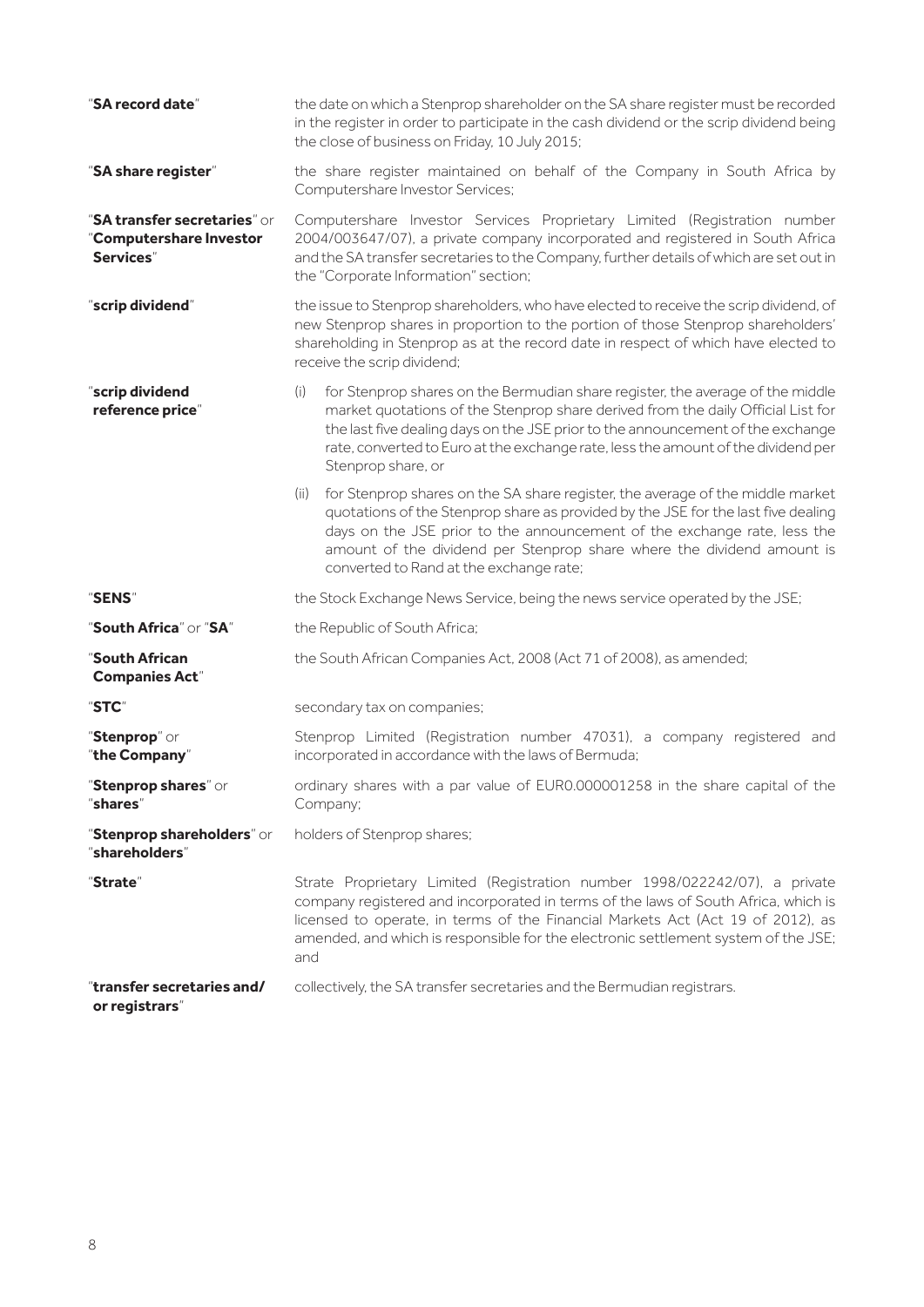# **STENPROP**

# **Stenprop Limited**

(formerly GoGlobal Properties Limited) (Incorporated in Bermuda) (Registration number 47031) BSX share code: STP.BH JSE share code: STP ISIN: BMG8465Y1093 ("**Stenprop**" or "**the Company**")

# **CIRCULAR TO STENPROP SHAREHOLDERS**

# 1. **INTRODUCTION**

On Thursday, 11 June 2015 it was announced that the board had approved and declared a distribution of 4.2 Euro cents per share in respect of the year ended 31 March 2015 and that the board intends offering to shareholders the option to receive in respect of all or a part of their Stenprop shareholding either a scrip dividend by way of an issue of new Stenprop shares (of the same class as existing shares) credited as fully paid up, or a cash dividend. Accordingly, a cash dividend will be paid to shareholders unless shareholders elect to receive a scrip dividend in respect of all or a part of their Stenprop shareholding by way of an issue of new Stenprop shares credited as fully paid up. Shareholders of Stenprop on the record date who elect to receive the scrip dividend instead of the cash dividend, must ensure that their election forms are received by the relevant transfer secretaries in accordance with the salient dates and times mentioned in this circular.

# 2. **CASH DIVIDEND**

# 2.1 **Shareholders on the SA share register**

- 2.1.1 South African resident shareholders and non-resident shareholders who hold shares on the SA share register and who do not elect to receive the scrip dividend will receive the cash dividend in Rand.
- 2.1.2 Shareholders not electing to receive the scrip dividend will, without any action on their part, be deemed to have elected to receive the cash dividend.
- 2.1.3 The cash dividend will be paid out of the Company's distributable profits.

# 2.2 **Shareholders on the Bermudian share register**

- 2.2.1 South African resident and non-resident shareholders who hold Stenprop shares on the Bermudian share register and who do not elect to receive the scrip dividend will receive the cash dividend in Euro.
- 2.2.2 Shareholders not electing to receive the scrip dividend will, without any action on their part, be deemed to have elected to receive the cash dividend.
- 2.2.3 The cash dividend will be paid out of the Company's distributable profits.

# 2.3 **Other information**

## 2.3.1 **Maximum value of cash dividends**

If no shareholders were to elect to receive the scrip dividend, the value of the dividends will amount to €11 433 918.

# 2.3.2 **Maximum number of Stenprop shares and share capital in case all shareholders elect to receive the scrip dividend**

Should all shareholders elect to receive the scrip dividend, the maximum total number of new Stenprop shares to be issued by Stenprop will be calculated as €11 433 918 divided by the scrip dividend reference price.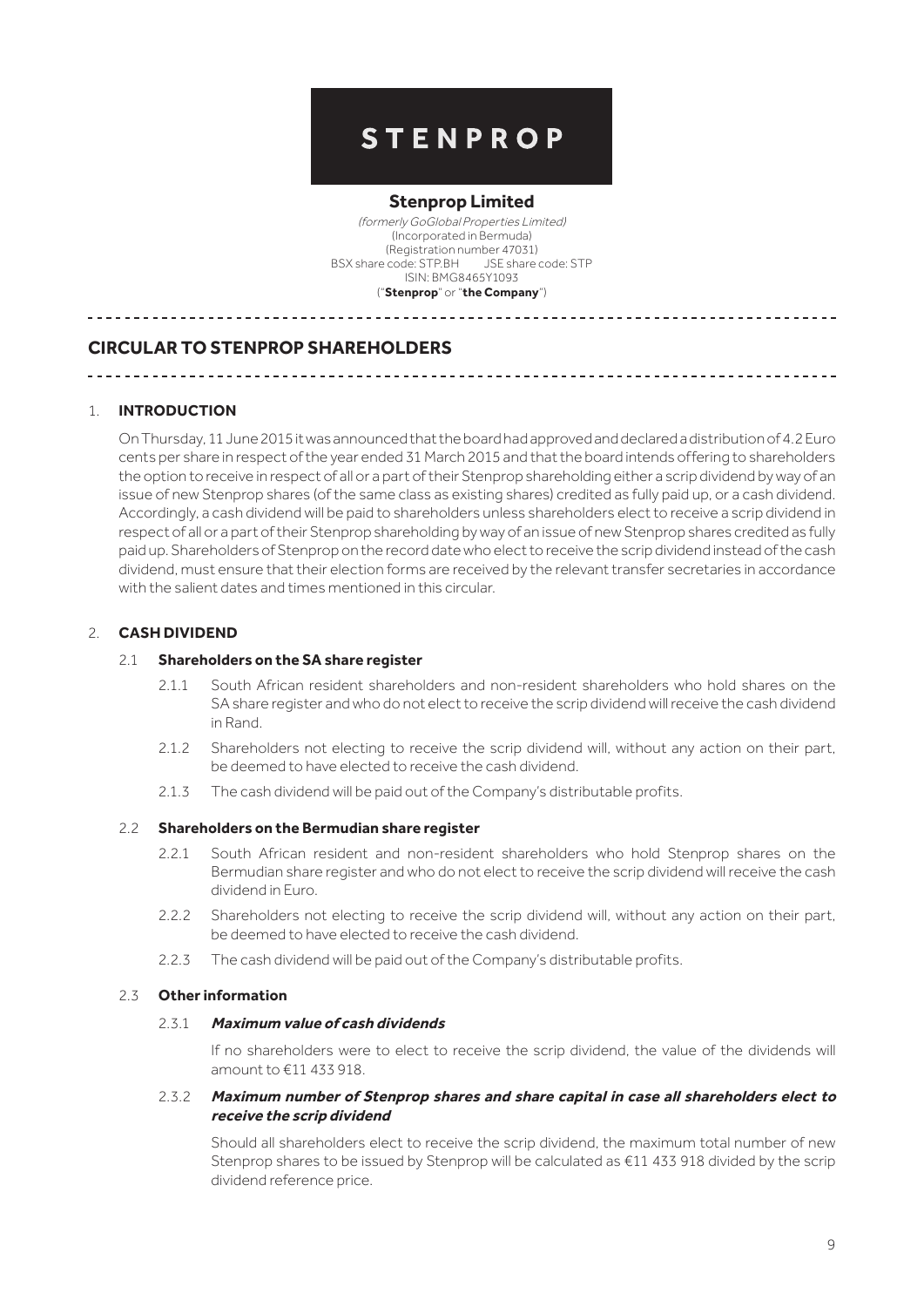# 3. **SCRIP DIVIDEND**

# 3.1 **Terms of the scrip dividend and calculation of the scrip dividend**

- 3.1.1 The scrip dividend will take place in accordance with bye-law 35 and bye-law 37 of the Company's Bye-Laws and section 54 of the Bermuda Companies Act.
- 3.1.2 Should a shareholder validly elect to receive the scrip dividend in lieu of cash for all or part of his Stenprop shareholding, such shareholder will become entitled to a number of new Stenprop shares which value will be as near as possible to the cash dividend which they would otherwise have received in respect of the elected shares. A shareholder's entitlement to new Stenprop shares will be calculated by multiplying the number of elected shares held by that shareholder at the record date by the dividend per share of 4.2 Euro cents (converted to Rand at the exchange rate for Stenprop shares on the SA share register) and dividing it by the scrip dividend reference price. The new Stenprop shares to be issued pursuant to the scrip dividend will be funded from the Company's distributable reserves.
- 3.1.3 The election may be made by shareholders, including nominee shareholders, in respect of all or part of their shareholdings held at the close of business on the record date only.

# 3.2 **Fractions**

The allocation of new Stenprop shares will be such that shareholders who elect to receive the scrip dividend will not be allocated a fraction of a new Stenprop share and as such any entitlement to receive a fraction of a new Stenprop share which:

- 3.2.1 is less than one-half of a new Stenprop share, will be rounded down to the nearest whole number;
- 3.2.2 is equal to or greater than one-half of a new Stenprop share but less than a whole new Stenprop share, will be rounded up to the nearest whole number; and
- 3.2.3 no fractions of new Stenprop shares will be issued, nor will any residual entitlements be carried forward to any future scrip dividend issue, and any amount of dividend not represented by scrip dividend shares will not be paid or payable to the relevant shareholders in respect of that dividend, but will be retained by the Company.

# 4. **RATIONALE FOR THE SCRIP DIVIDEND**

The rationale for the scrip dividend is to afford shareholders the opportunity to increase their shareholding in Stenprop and to retain flexibility with regard to the Company's cash resources.

# 5. **SHARE CAPITAL**

The share capital of the Company as at the last practical date is as follows:

|                                                                     | <b>EUR</b>  |
|---------------------------------------------------------------------|-------------|
| <b>Share capital</b>                                                |             |
| <b>Authorised</b>                                                   |             |
| 10000000000 ordinary shares with a par value of EUR0.000001258 each | 1 2 5 8     |
| <b>Issued share capital</b>                                         |             |
| 272 236 146 ordinary shares with a par value of EUR0.000001258 each | 342         |
| Share premium                                                       | 374 126 562 |
| Total                                                               | 374 126 904 |

# 6. **TAX IMPLICATIONS**

# 6.1 **SA resident shareholders**

The receipt of the cash dividend or electing to receive the scrip dividend may have tax implications for shareholders.

For those South African resident shareholders receiving the cash dividend, such amount will be regarded as a foreign dividend and may be subject to South African dividends withholding tax at a rate of 15%, unless an exemption as set out in the South African tax legislation applies.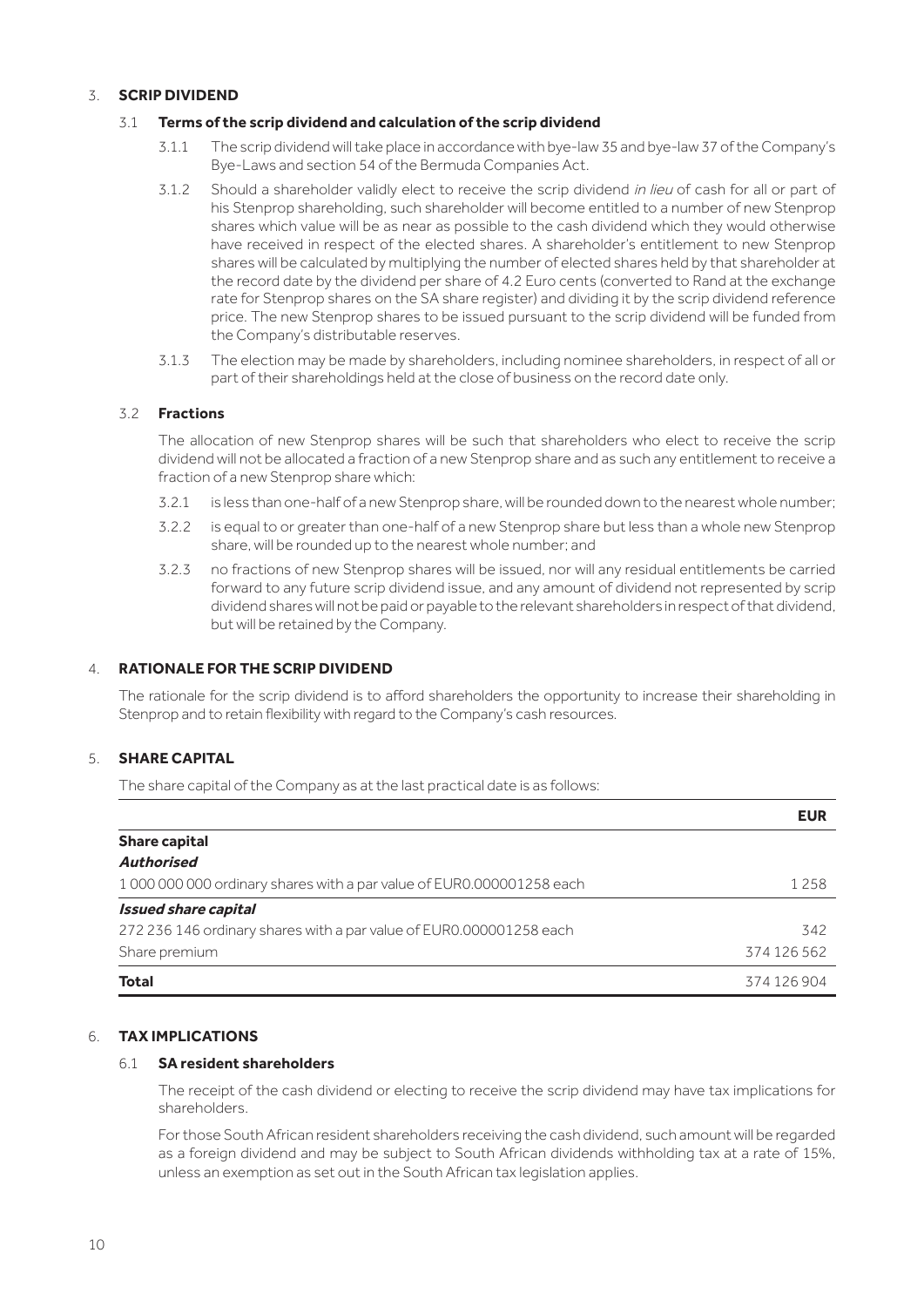The receipt of new Stenprop shares by South African resident shareholders should not be classified as a dividend or a foreign dividend for South African tax purposes and, accordingly, South African dividends withholding tax should not be levied on the new Stenprop shares. However, the legislation in this regard is complex and its implementation is uncertain. Accordingly, shareholders should seek independent professional tax advice.

Stenprop shareholders are advised to consult their professional advisors regarding the tax consequences of the cash dividend and the scrip dividend or should they be in any doubt as to the appropriate action to take.

In terms of the JSE Listings Requirements regarding dividends withholding tax in South Africa, the following additional information is disclosed:

• As the Company is not a South African registered company, it does not have any STC credits available to set-off against the dividends withholding tax liability on the cash dividend.

There is no withholding tax payable in Bermuda.

# 6.2 **Shareholders residing outside of South Africa**

The receipt of the cash dividend or electing to receive the scrip dividend may have tax implications for shareholders who are resident in countries other than South Africa and such shareholders are advised to obtain appropriate advice from their professional advisors in this regard.

# 7. **LISTING OF NEW STENPROP SHARES**

Application will be made to the JSE and the BSX to list the new Stenprop shares issued in terms of the scrip dividend, with effect from the commencement of trade on Thursday, 16 July 2015.

# 8. **SOUTH AFRICAN LAW AND BERMUDIAN LAW**

All transactions arising from the provisions of this circular and the election form shall be governed by and be subject to the laws of South Africa and Bermuda and in the event of any conflict, such conflict will be resolved in accordance with recognised and established principles of conflict of laws.

# 9. **EXCHANGE CONTROL REGULATIONS (FOR SHAREHOLDERS ON THE BERMUDIAN SHARE REGISTER)**

Although the Company is incorporated in Bermuda, it is designated as a non-resident of Bermuda for exchange control purposes by the Bermuda Monetary Authority ("**BMA**"). Pursuant to its non-resident status, the Company may engage in transactions in currencies other than Bermuda dollars and there are no restrictions on its ability to transfer funds (other than funds denominated in Bermuda dollars) in and out of Bermuda or to pay dividends to non-Bermuda residents.

Securities may be offered or sold in Bermuda only in compliance with the provisions of the Investment Business Act, 2003, and the Bermuda Exchange Control Regulation which regulate the sale of securities in Bermuda. In addition, specific permission is required from the BMA, pursuant to the provisions of the Bermuda Exchange Control Regulation, for all issuances and transfers of securities (which includes the new Stenprop shares) of Bermuda companies, other than in cases where the BMA has granted a general permission. The BMA, in its policy dated 1 June 2005, provides that where any equity securities of a Bermuda company, which would include the new Stenprop shares, are listed on an appointed stock exchange (the BSX and JSE are deemed to be appointed stock exchanges under Bermudian law), general permission is given for the issue and subsequent transfer of any securities of the Company, including the new Stenprop shares, from and/or to a non-resident of Bermuda, for as long as an equity securities of the Company remain so listed.

# 10. **EXCHANGE CONTROL REGULATIONS (FOR SHAREHOLDERS ON THE SA SHARE REGISTER)**

The following is intended only as a guide and is therefore not a comprehensive statement of the SA Exchange Control Regulations applicable to shareholders on the SA share register.

Stenprop shareholders who are in any doubt as to the appropriate course of action to take should consult their professional advisors.

Any new Stenprop shares issued in terms of the scrip dividend are not freely transferable from South Africa and must be dealt within the terms of the SA Exchange Control Regulations.